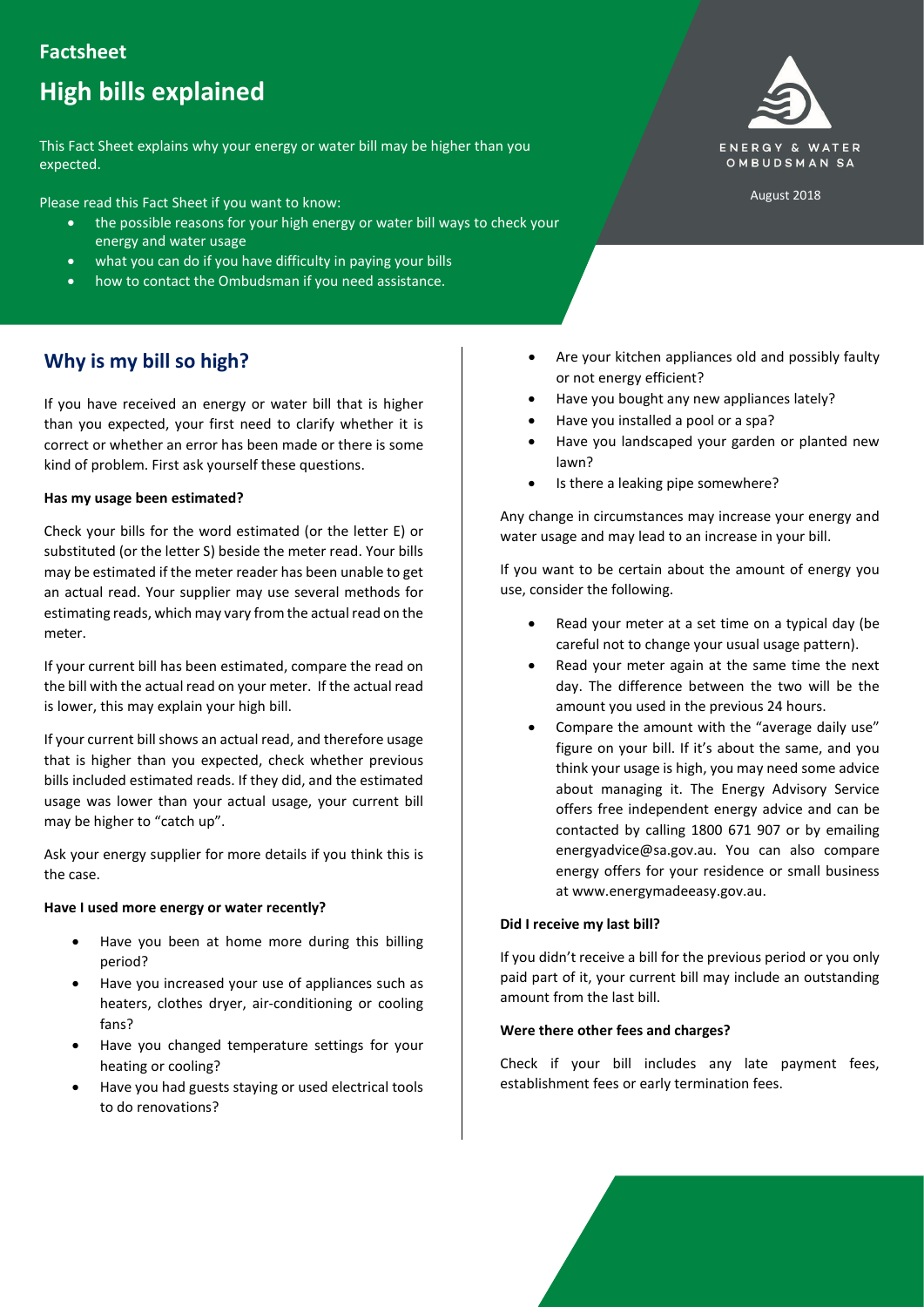## **Has the tariff changed?**

Tariff rates for electricity, gas and water often change annually. Any increase in tariff will lead to a higher bill even if your energy usage has not changed.

# **How do I check my usage?**

To check your energy or water usage, you need to identify all the appliances that you are using.

- Turn off all lights and appliances at the power point.
- Turn of all gas appliances.
- Turn off all taps, sprinklers and drippers.

If the meters are still recording usage when everything on your property is turned off, you may have some wiring or piping from an adjoining property or common property connected to your meter (this may not be wired or piped through your main switch or meter). You should contact an electrician, plumber or gas fitter to fix it.

# **Check your off-peak settings**

If you have off-peak hot water or other approved storage appliances, your off-peak controlled load meter will record usage during off-peak times (overnight) in accordance with the times pre-set on a separate time-clock. While the timeclock sometimes gets out of step with actual time, because of power outages or daylight saving, it still should only be running for six to eight hours per day – that is why it is called "controlled load". No matter what time their meter is running, all power is charged at off-peak rates. If you run out of hot water and can 'boost' your hot water service, it would usually be charged at peak rates and the usage recorded on your peak meter/register.

## **Check your appliance usage**

When your meter has stopped, record the meter read and the time of day. Run only essential appliances (i.e. your fridges and freezers, but preferably not heaters or air conditioners) for 24 hours then read your meter again. Subtract the first read from this one to find out the total amount of kilowatt- hours (kWh) you have used.

To check the usage of your other appliances, run one for a period during the next 24 hours and read the meter again. Subtract the previous read from this one and you will again know the total amount of kWh used in the 24-hour period. Compare this to the first period where you only ran the

essential appliances and you will know how many kWh the other appliance has used for the number of hours you ran it.

For example, if your essential appliances used 10 kWh

for the first 24-hour period but when you ran your airconditioner for five hours at night in addition to the essential appliances and the total read was 25 kWh, then the difference is 15 kWh. The amount of power your airconditioner used for 5 hours was 3 kWh per hour.

By undertaking this type of audit for a week, running different appliances during each 24-hour period, you will identify how your appliances are contributing to the bills.

# **Check for a gas or water leak**

Turn off all your gas appliances and check whether your gas meter dial is still moving. If it is, there may be a leak in a pipe or appliance. If you suspect a leak, notify your gas supplier immediately. You may need a licensed gas fitter to inspect your pipes.

For a water leak, take two reads a couple of hours apart. Make sure no one uses water during this period. If there is a difference between the two reads, you may have a leak. Leaks tend to get worse, so have it repaired quickly by a plumber.

# **What actions can I take?**

# **Check for a billing error**

If you believe your bill is unusually high because of a billing error, ask your supplier to explain it to you or to carry out a full investigation. If you're still not happy after contacting your supplier, contact us for assistance.

## **Seek help**

If you believe the bills are too high, or the usage that is recording with each appliance is far higher than the appliance should use, consult an electrician, plumber or gas fitter to check your appliances or contact your energy or water supplier for further advice.

To check the usage of small individual appliances you can contact your local library for a Home Energy Toolkit, which include an appliance meter.

The Energy Advisory Service offers free independent energy advice. You can contact them at <https://www.sa.gov.au/topics/energy-and-environment> or call 8204 1888.

Interpreter: 131 450 National Relay Service: 133 677 Web: ewosa.com.au National Relay Service: 133 677

Free call: 1800 665 565 Free Fax: 1800 665 165 Free Fax: 1800 665 165

We are an independent body that investigates and resolves disputes between customers and their energy and water suppliers. Our services are free to consumers.